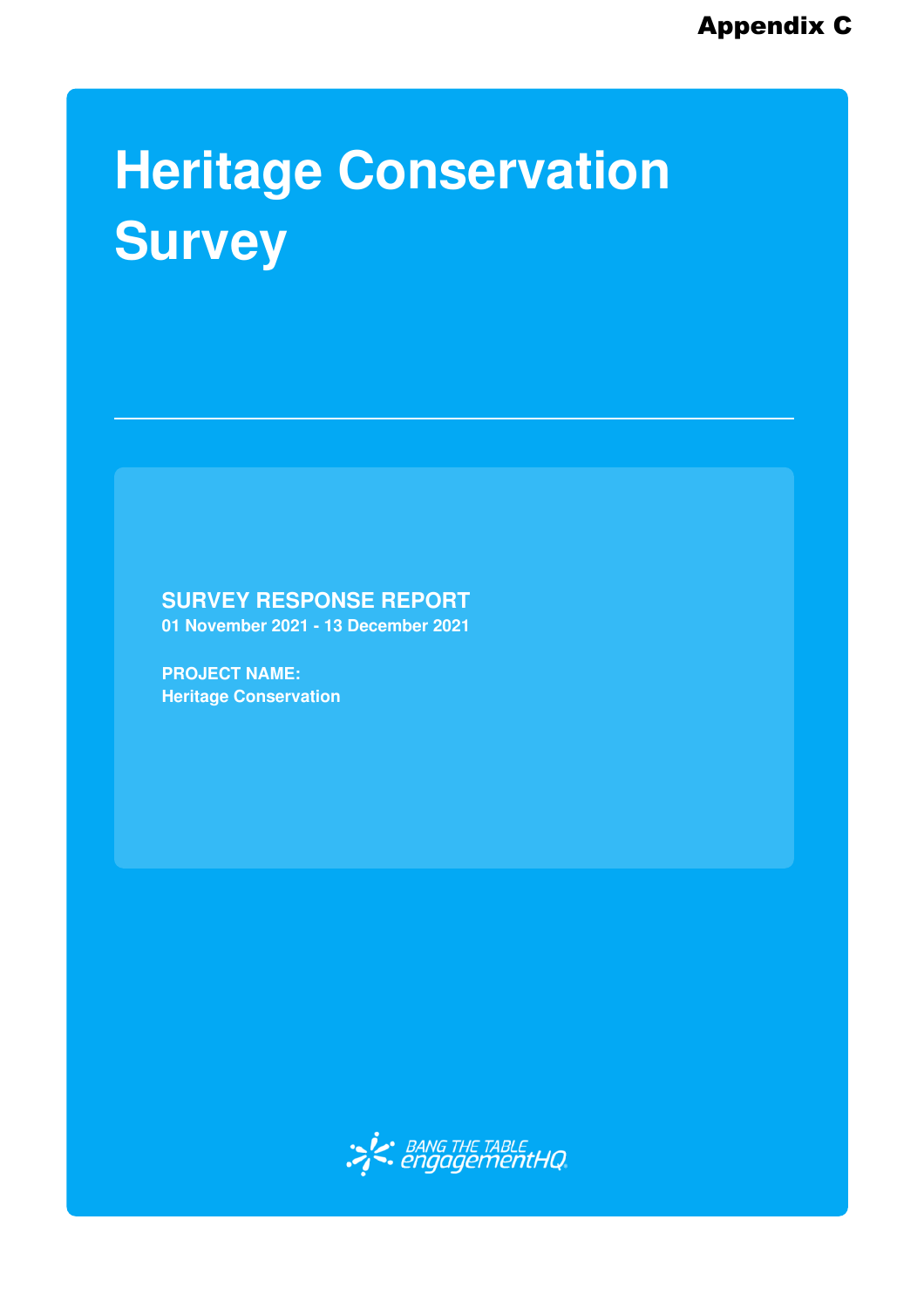## SURVEY QUESTIONS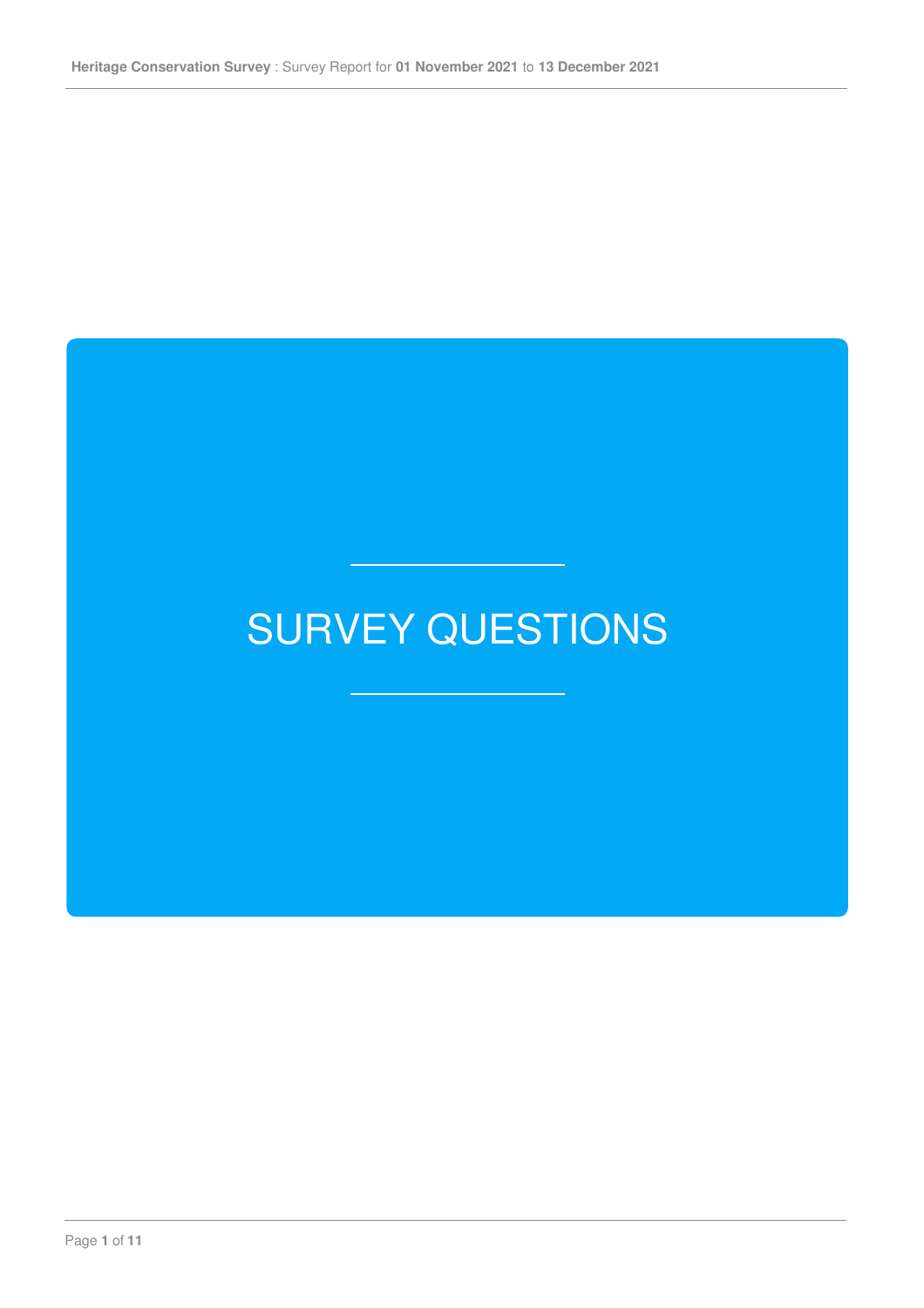

*Optional question (693 response(s), 5 skipped) Question type: Radio Button Question*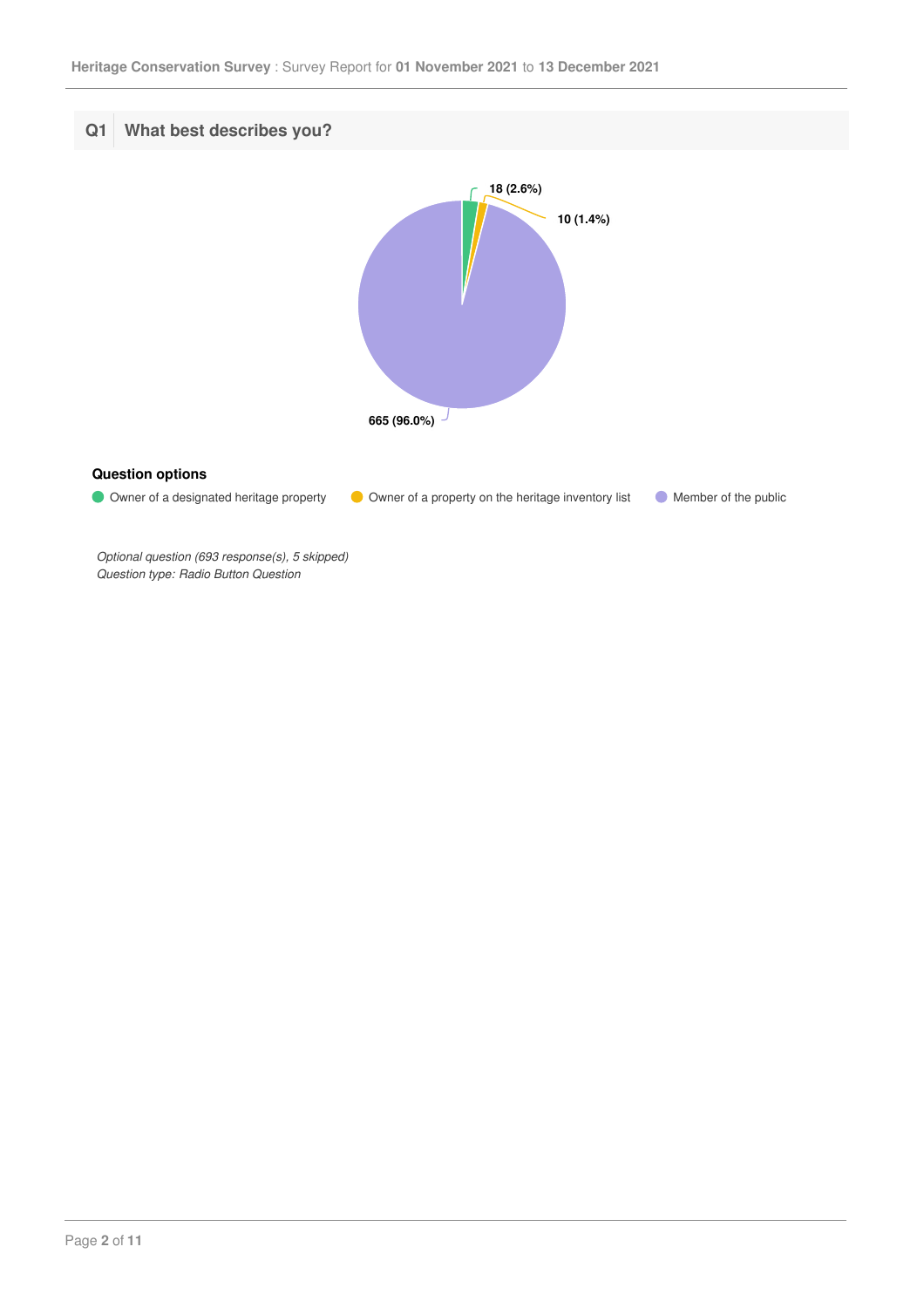## **Q2 What is your postal code?**



**Question options**

| $\blacksquare$ Regina, SK, S4W0E/ | skipped<br>Regina, SK, S4R1J4<br>Regina, SK, S411E8<br>Regina, SK, S4S6R6 |
|-----------------------------------|---------------------------------------------------------------------------|
| Regina, SK, S4Y0E6                | Regina, SK, S4P2G9<br>Regina, SK, S4T5W2<br>Regina, SK, S4V1V3            |
| Regina, SK, S4W0M1                | Regina, SK, S4P0S7<br>Regina, SK, S4R8B3<br>Regina, SK, S4P1Z1            |
| Regina, SK, S4X4G4                | Regina, SK, S4V3G8<br>Regina, SK, S4N5J3<br>Regina, SK, S4X3C5            |
| Regina, SK, S4T6N3                | Regina, SK, S4S7K8<br>Regina, SK, S4T6N1<br>Regina, SK, S4V1R8            |
| Regina, SK, S4P1M9                | White City, SK, S4L5B1<br>Regina, SK, S4S1P4<br>Regina, SK, S4R7S1        |
| Regina, SK, S4S4B4                | Regina, SK, S4N5J5<br>Regina, SK, S4S4T2<br>Regina, SK, S4P2S1            |
| Regina, SK, S4S0G3                | Regina, SK, S4R5A8<br>Balgonie, SK, S0G0E0<br>Regina, SK, S4X4L9          |
| Regina, SK, S4X3H3                | Regina, SK, S4V1S3<br>Regina, SK, S4S5T3<br>Regina, SK, S4X4T2            |
| Regina, SK, S4V3M2                | Regina, SK, S4P2E5<br>Regina, SK, S4V3S7<br>Regina, SK, S4R3R1            |
| Regina, SK, S4W0P3                | Regina, SK, S4T3H8<br>Regina, SK, S4X0J1<br>Regina, SK, S4S2A7            |
| Regina, SK, S4S7J6                | Regina, SK, S4X4S1<br>Regina, SK, S4S1W5<br>Regina, SK, S4R5R8            |
| White City, SK, S4L0A2            | Regina, SK, S4X0H1<br>Regina, SK, S4T2R6<br>Regina, SK, S4V1X5            |
| Regina, SK, S4S1P7                | Regina, SK, S4V0L5<br>Regina, SK, S4N4A9<br>Regina, SK, S4V3C5            |
| Regina, SK, S4S6G6                | Regina, SK, S4S4G3<br>Wolseley, SK, S0G5H0<br>Regina, SK, S4S3T3          |
| Regina, SK, S4W0A3                | Moose Jaw, SK, S6J1B3<br>Regina, SK, S4S1W2<br>Regina, SK, S4X4L8         |
| $1/8$ $\blacktriangledown$        |                                                                           |

Regina, SK, S4N0L1 Regina, SK, S4R3R9 Regina, SK, S4P1S1 Regina, SK, S4S4P8 *Optional question (517 response(s), 181 skipped) Question type: Region Question*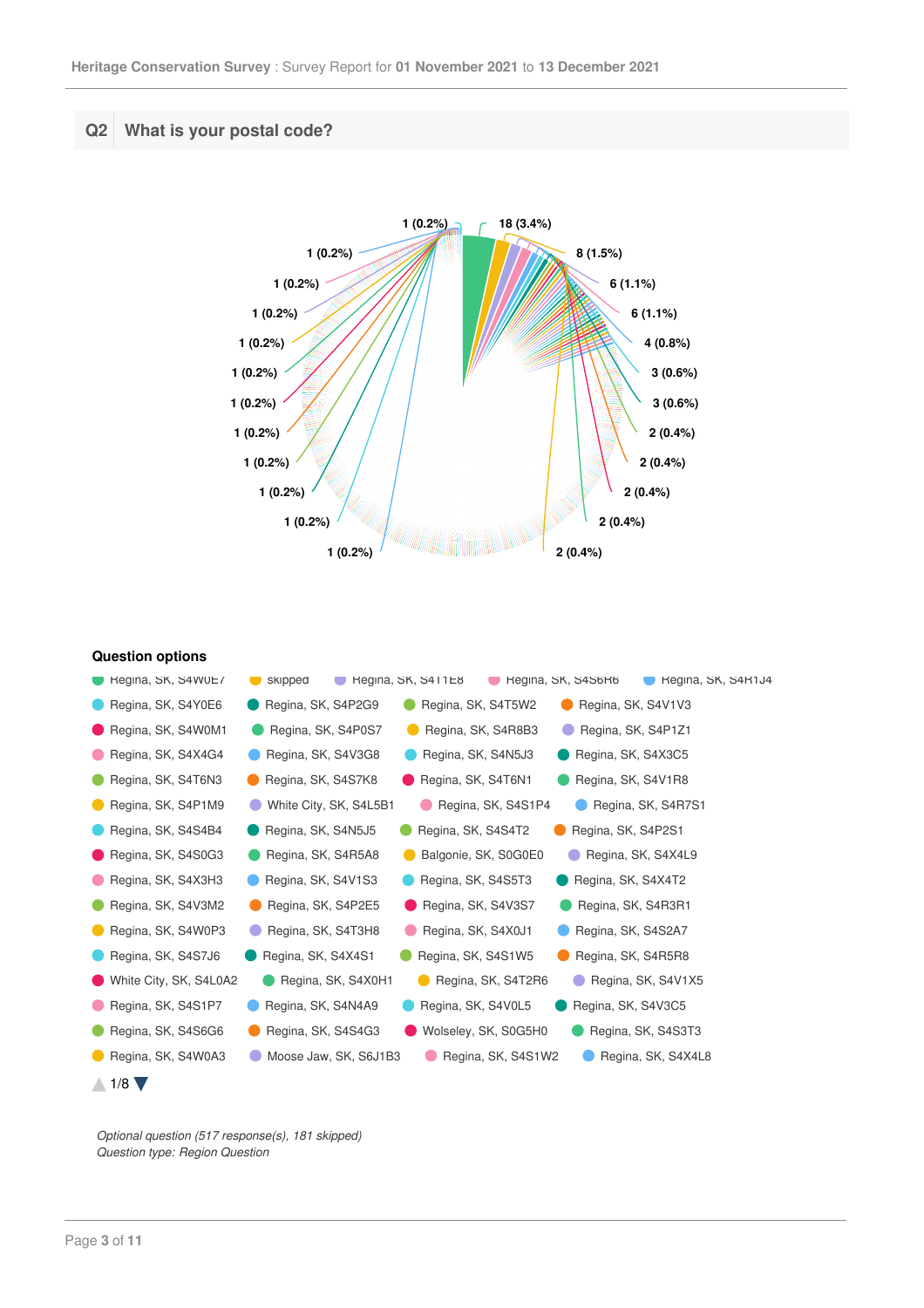

*Optional question (687 response(s), 11 skipped) Question type: Checkbox Question*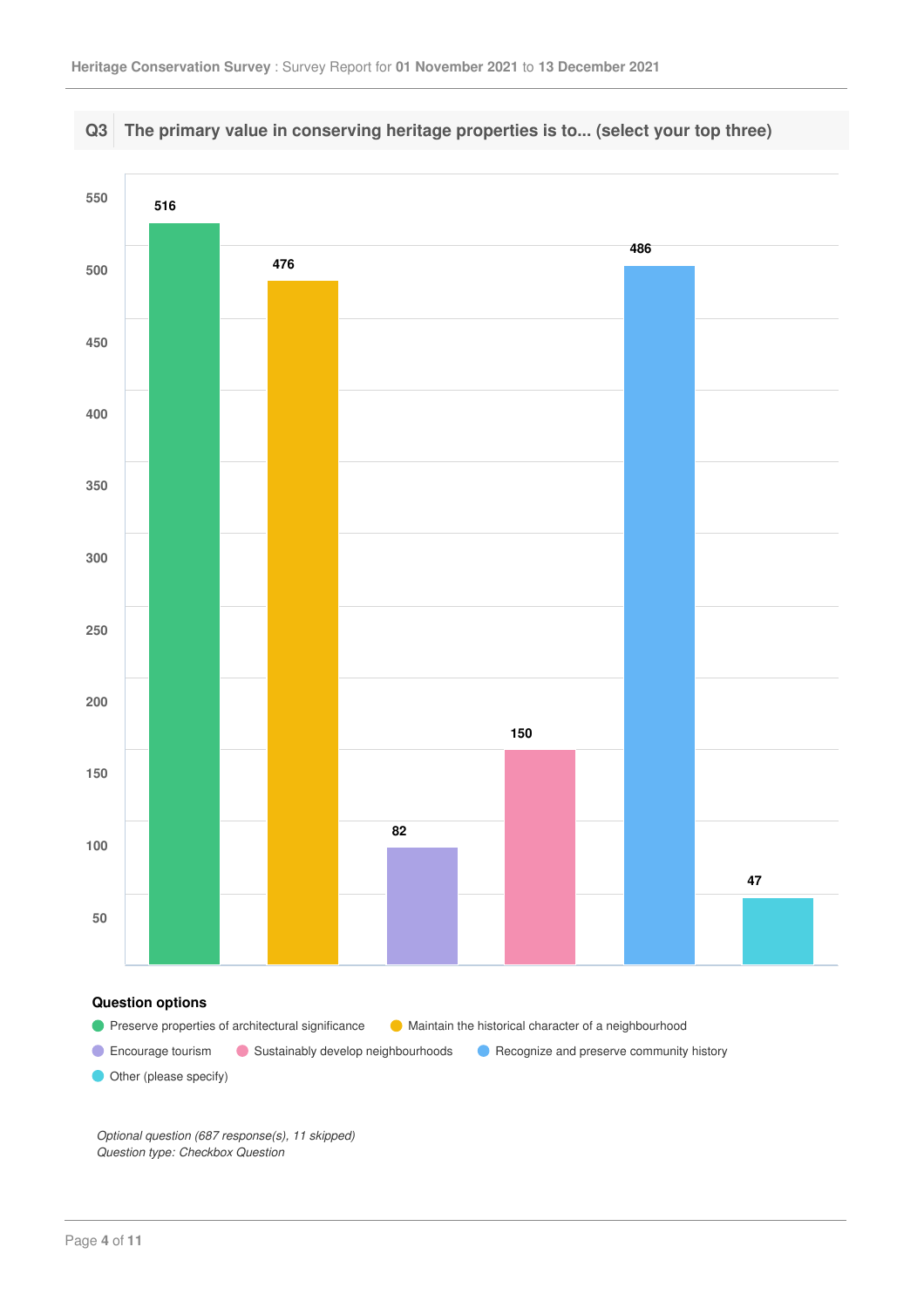**Q4 The City provides services that residents depend on every day, ranging from maintenance of Regina's infrastructure to transit, recreation and more.On a scale of 1-10 with 10 being the services you value most, where would you prioritize heritage con...**



*Optional question (687 response(s), 11 skipped) Question type: Likert Question*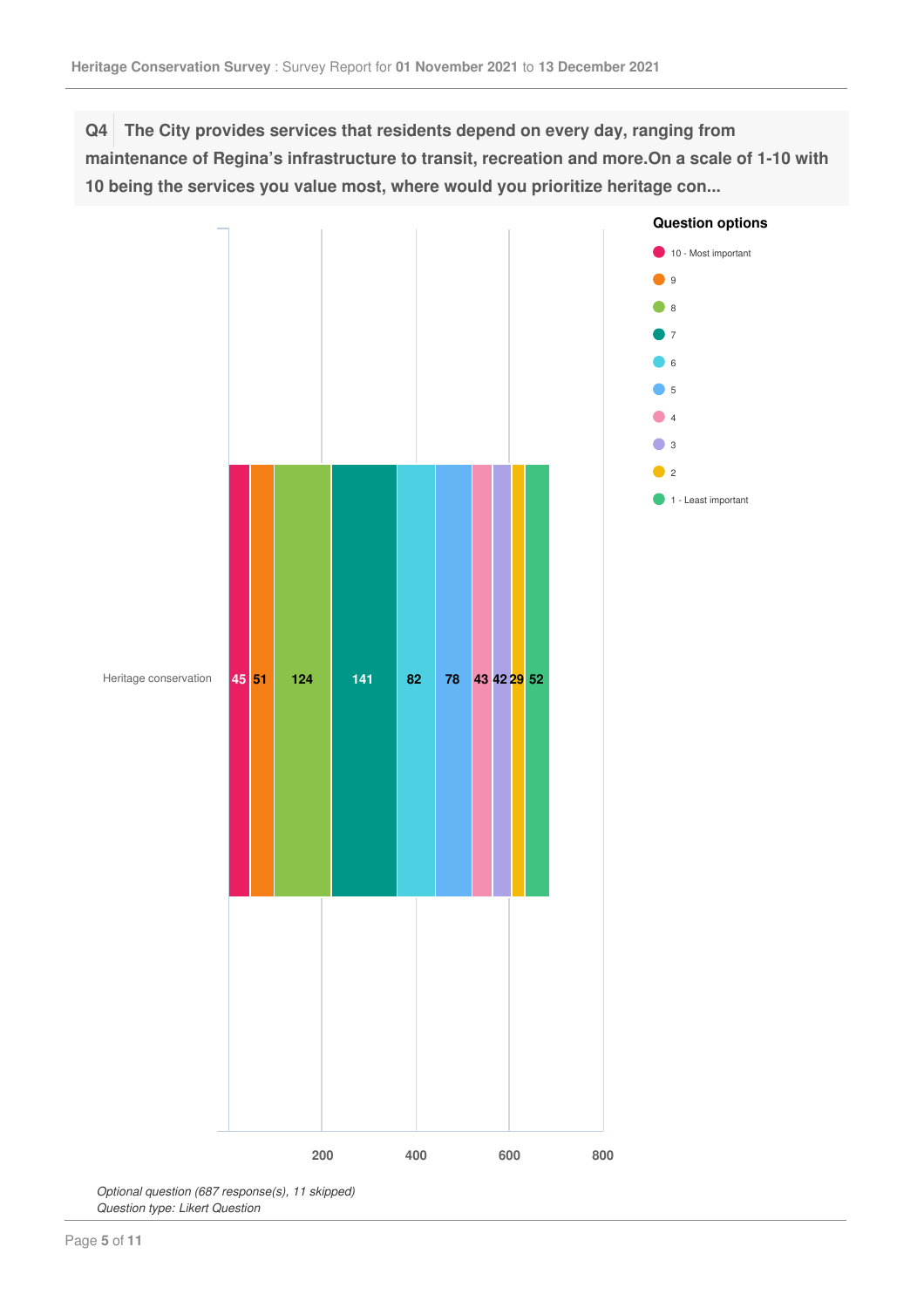**Q4 The City provides services that residents depend on every day, ranging from maintenance of Regina's infrastructure to transit, recreation and more.On a scale of 1-10 with 10 being the services you value most, where would you prioritize heritage con...**

**Heritage conservation**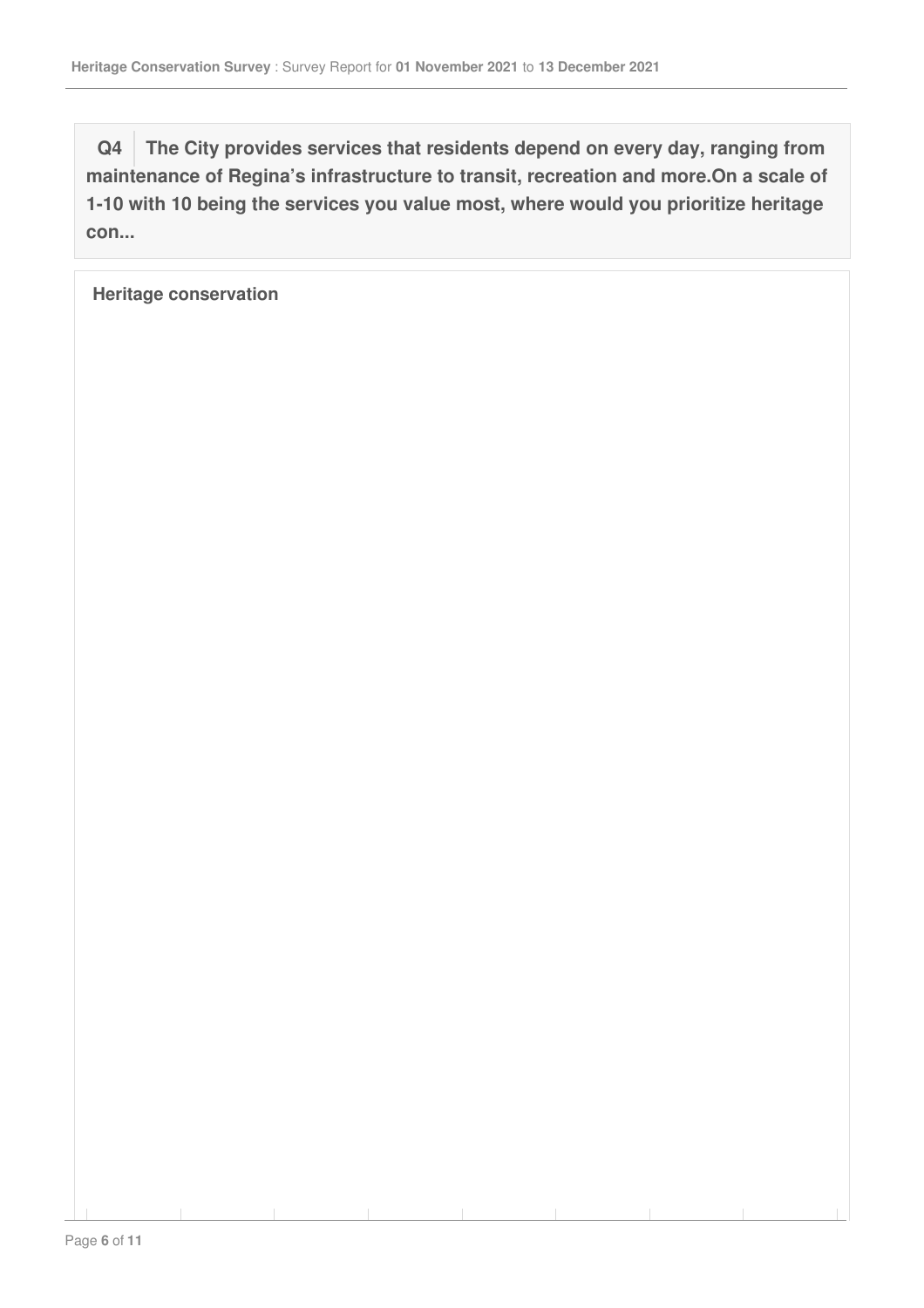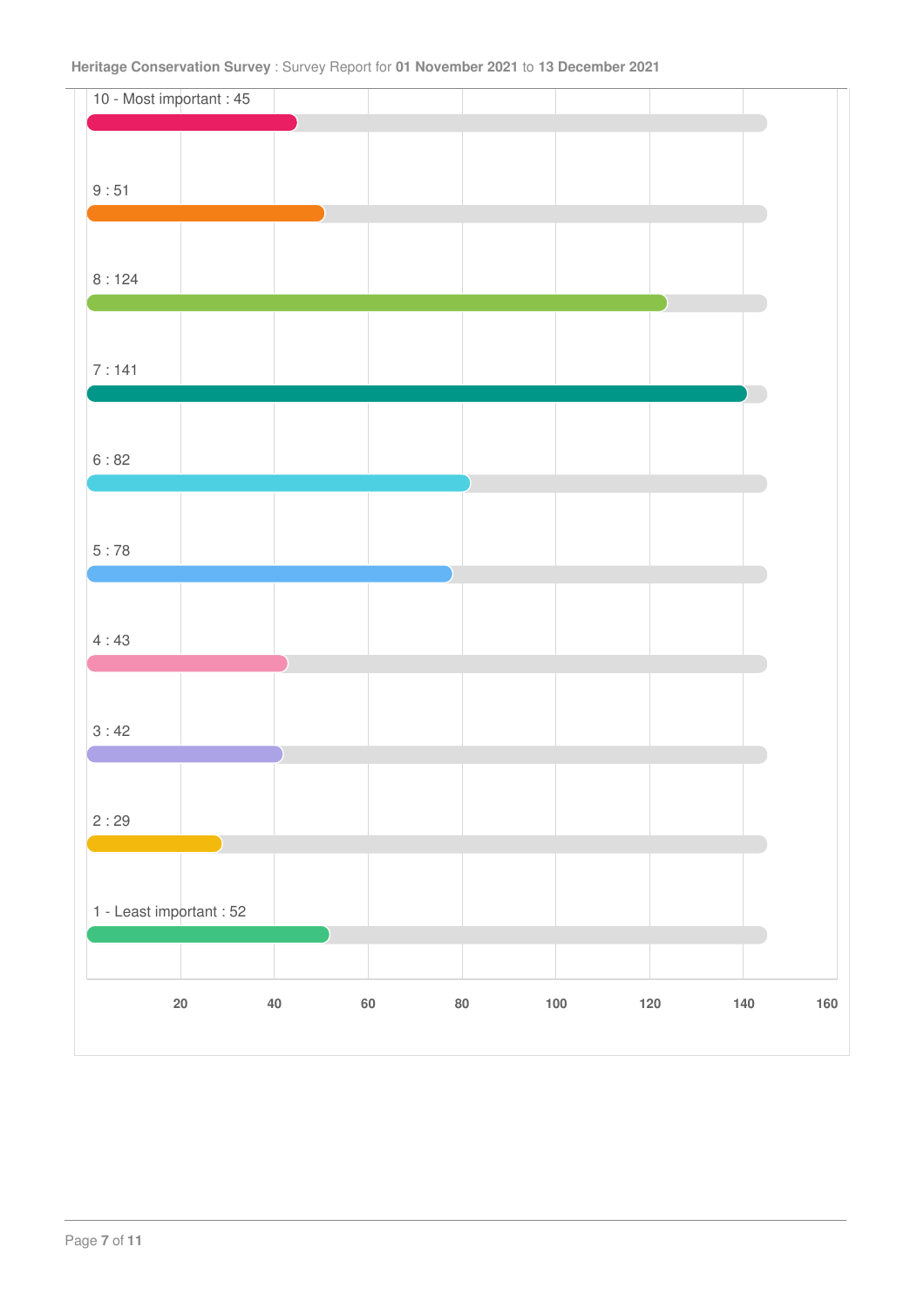**Q5 What should the City's role be in maintaining the features you value in older neighbourhoods? Select the answer you most agree with.**



## **Question options**

- Define regulations to ensure new construction reinforces existing neighbourhood character
- Ensure processes for designation and conservation of heritage properties are clear and well resourced
- Signage for points of interest in neighbourhoods
- Community education and awareness like walking tours and heritage programming
- Encourage property owners to rehabilitate or maintain their heritage properties

*Optional question (685 response(s), 13 skipped) Question type: Radio Button Question*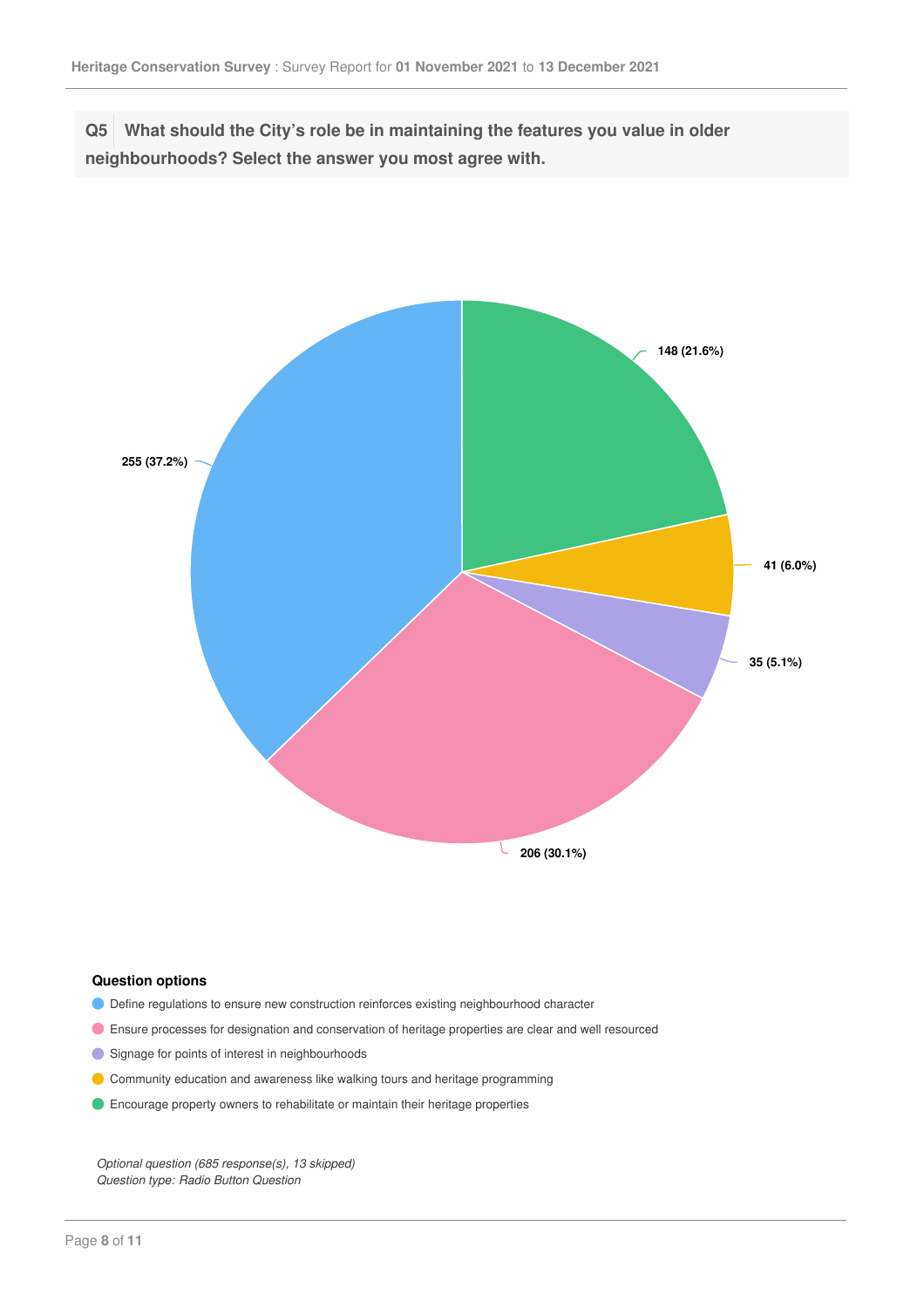



Current incentives do not cover enough of the cost <br>
Additional costs of maintaining heritage properties

Additional costs of preserving heritage properties

*Optional question (687 response(s), 11 skipped) Question type: Checkbox Question*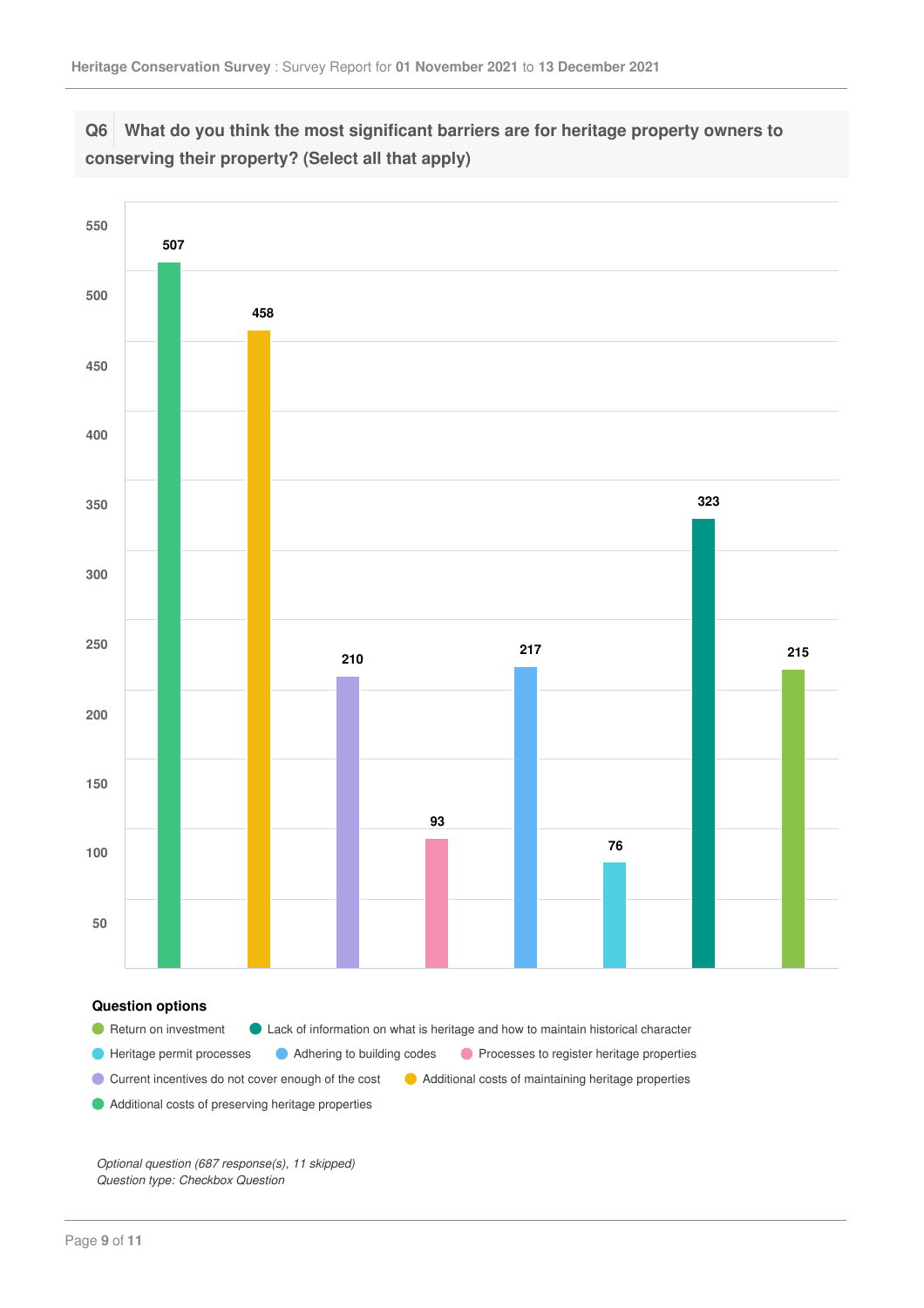**Q7 Heritage programs at a municipal level are comprised of several components. From your perspective, what are the most important elements for the City of Regina to include in its conservation program? (Please rank in order of importance with 1 being...**

| <b>OPTIONS</b>                                                                                 | AVG. RANK |
|------------------------------------------------------------------------------------------------|-----------|
| Incentives for encouraging development, conservation and maintenance<br>of historic properties | 1.96      |
| Regulatory tools that quide/facilitate/enforce conservation                                    | 2.16      |
| Public education, programming and awareness                                                    | 2.84      |
| List of places of interest                                                                     | 3.10      |
| Other                                                                                          | 4 24      |

*Optional question (673 response(s), 25 skipped) Question type: Ranking Question*